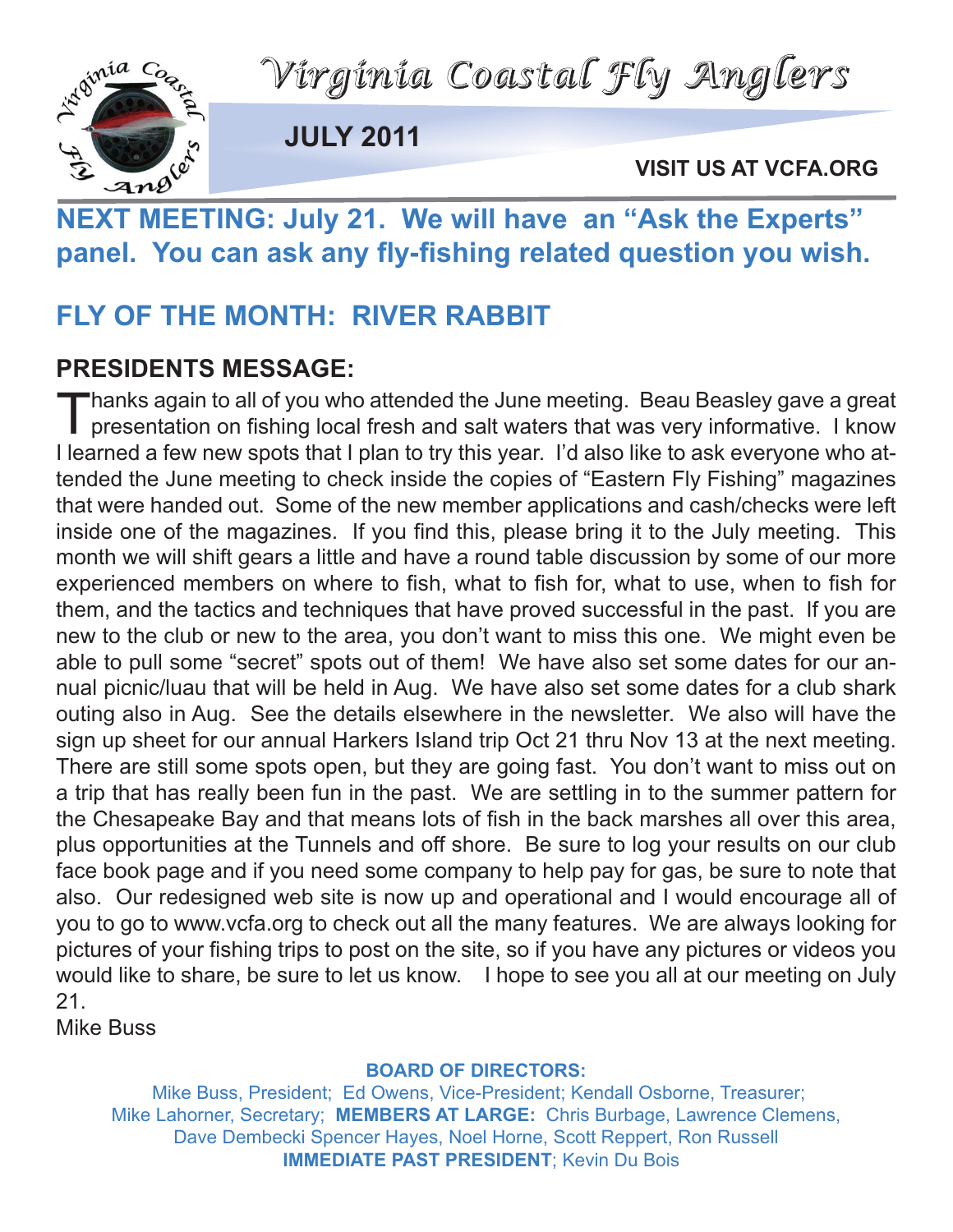

**TURN WEST ON INLYNNVIEW ROAD OFF OF N. GREAT NECK ROAD. (EASTBOUND AT** *INTERSECTION IS OLD DONATION PKWY.) CONTINUE ON INLYNNVIEW ROAD APPROX. 0.9 MILE. TAKE A LEFT ON GENERAL HILL DRIVE, GO 100 YARDS. TAKE A LEFT ON HOOD DRIVE. SECOND HOUSE ON THE LEFT – BRICK RANCH WITH RED & WHITE TRIM. 2520 HOOD DRIVE.* 

*Mike LaHorner - Cell : 377-0685, Email : 2dwater@gmail.com*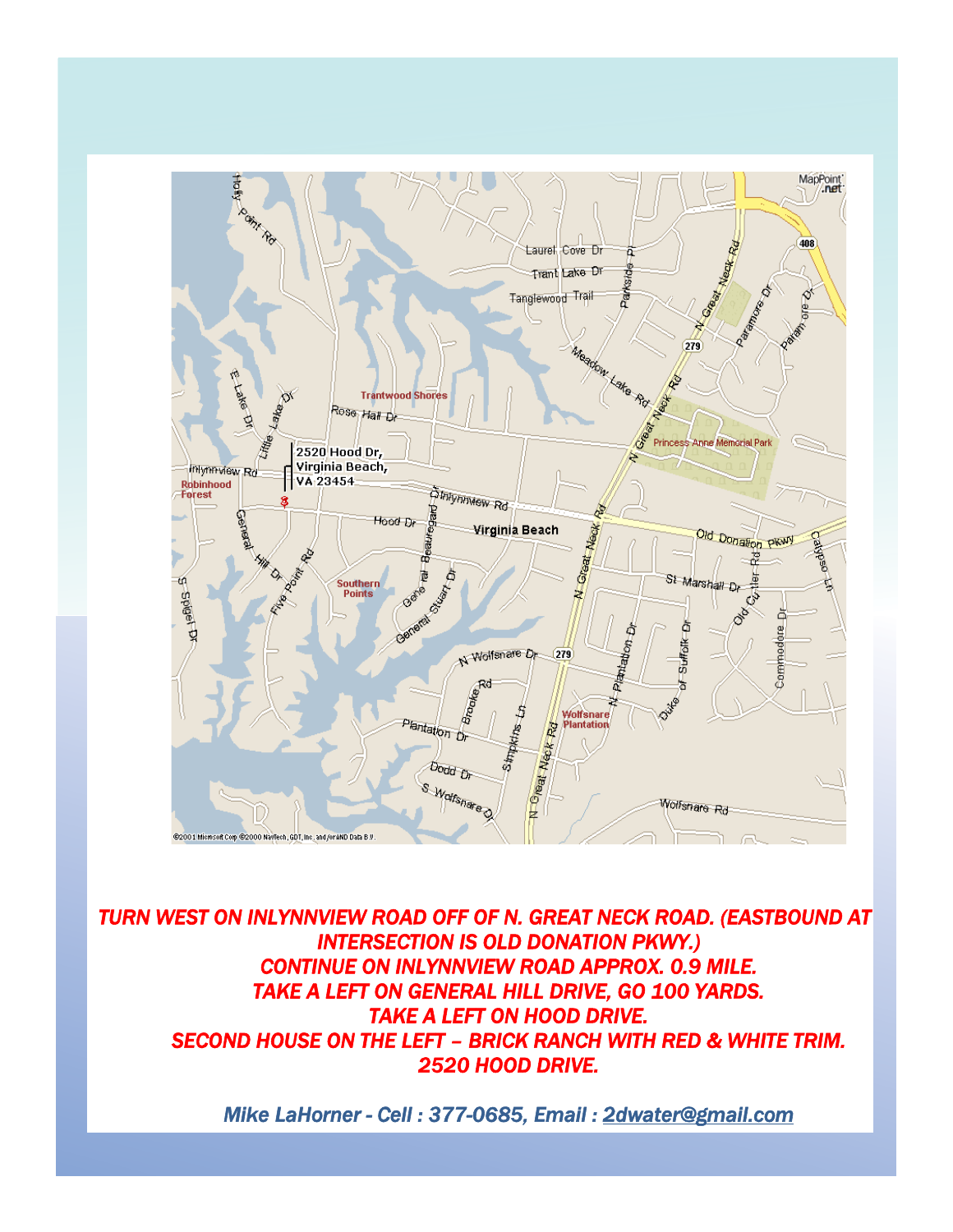

PUT ON THAT FAVORITE HAWAIIAN SHIRT & COME HAVE SOME FUN !!! 2520 Hood Drive, Virginia Beach, VA 23454 SATURDAY, AUGUST13th, 5:00 P.M. – 10:00 P.M.

 $$10.00$  A PERSON –HEAVY HORS D'OEUVRES, SOFT DRINKS, BEER PROVIDL BRING YOUR LAWN CHAIRS AND A FEW EXTRA \$\$ FOR RAFFLES & OTHER GOODIES

COME GET YOUR "ISLAND" ON & SUPPORT A GOOD CAUSE

ALL PROCEEDS BENEFIT VCFA (Virginia Coastal Fly Anglers)

RSVP APPRECIATED FOR ANTICIPATED HEAD COUNT

(Directions & Contact info on the next page)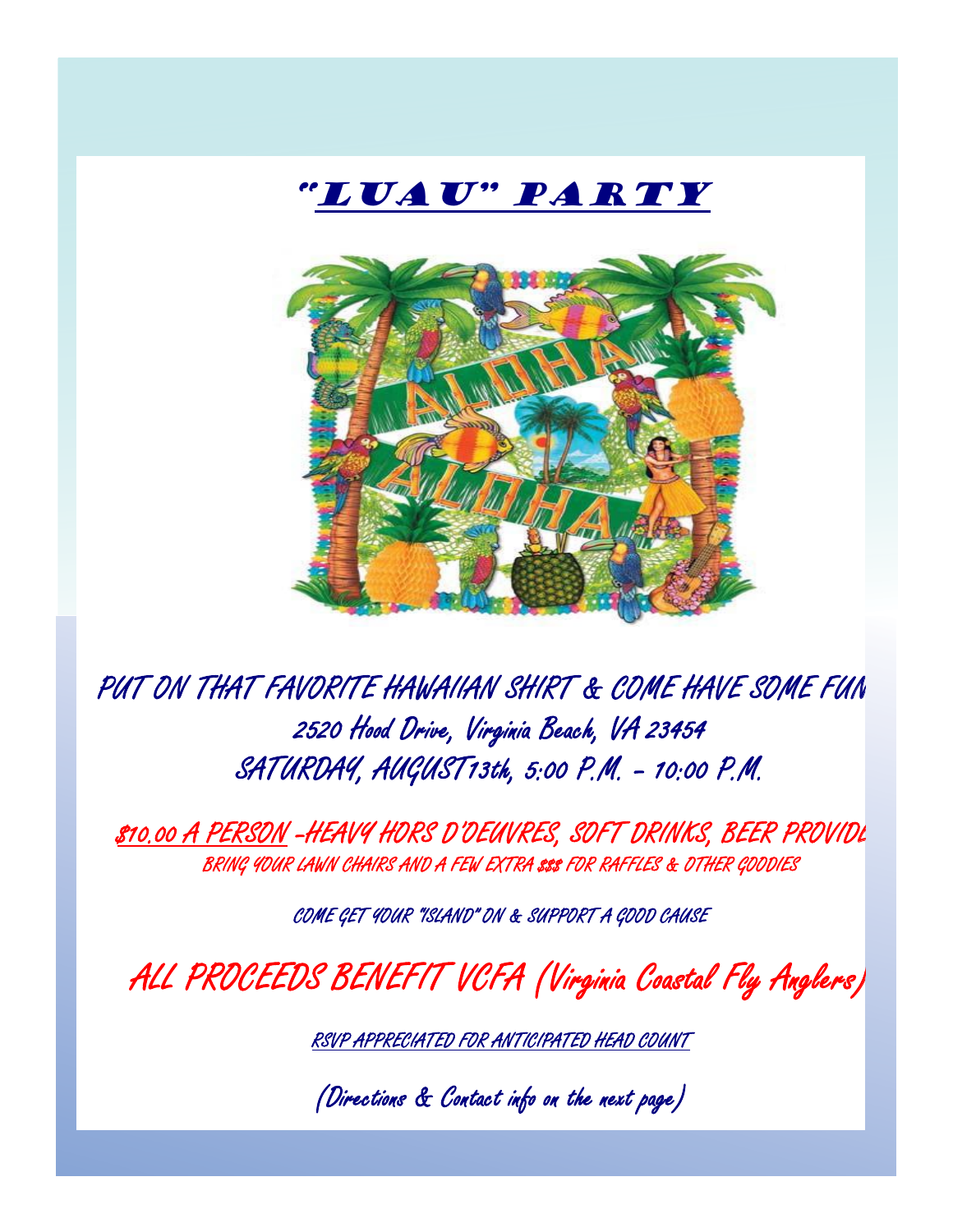# SHARK TRIP **AUGUST 6**

Weather alternate dates AUGUST 20 and AUGUST 27

**For the current information and sign up information http://www.vcfa.org**

**Will you need a bigger boat?**